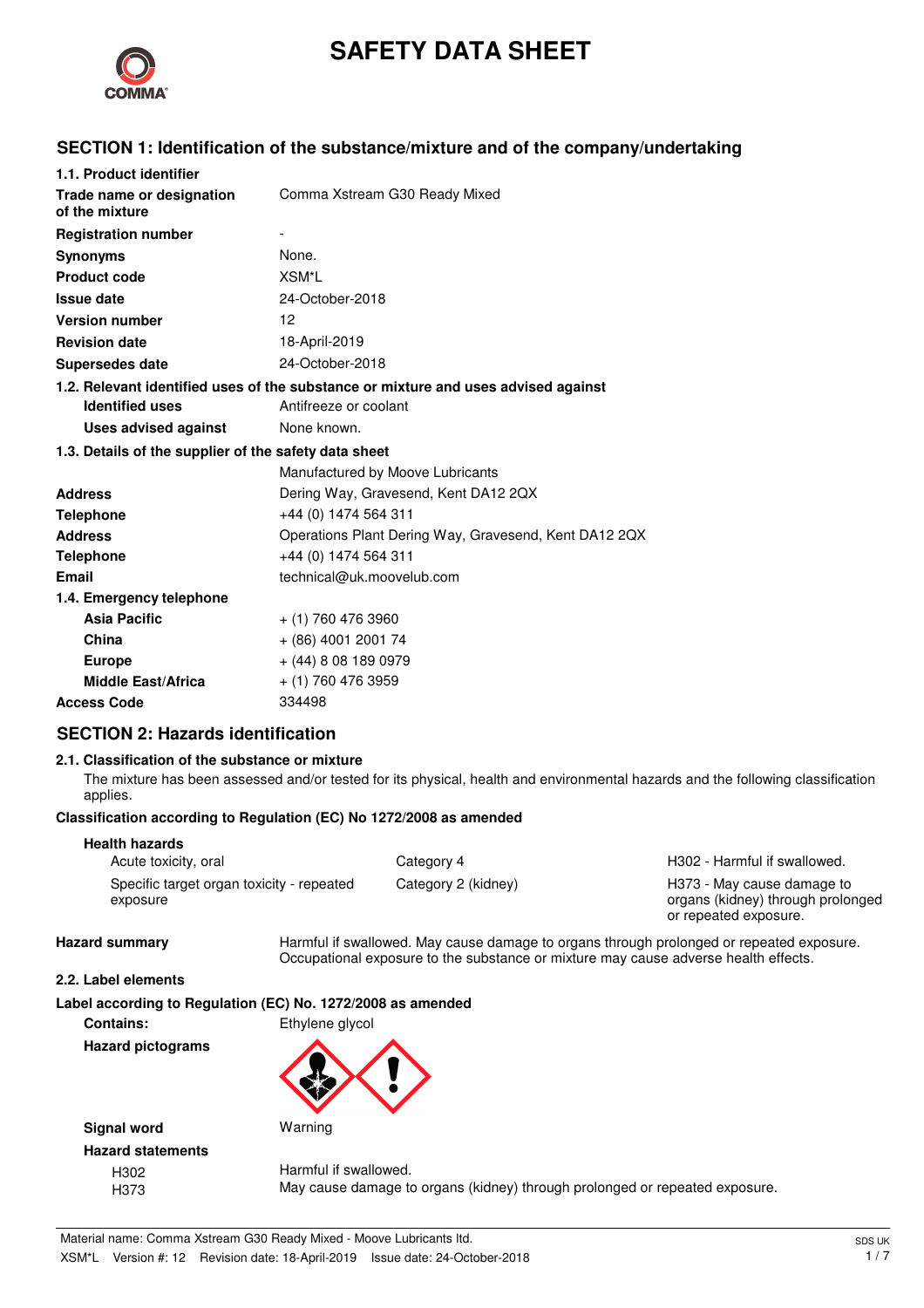| <b>Prevention</b>                                        |                                                                                                                          |
|----------------------------------------------------------|--------------------------------------------------------------------------------------------------------------------------|
| P <sub>102</sub><br>P <sub>264</sub><br>P <sub>270</sub> | Keep out of reach of children.<br>Wash thoroughly after handling.<br>Do not eat, drink or smoke when using this product. |
| <b>Response</b>                                          |                                                                                                                          |
| $P301 + P310$<br>P330                                    | IF SWALLOWED: Immediately call a POISON CENTRE/doctor.<br>Rinse mouth.                                                   |
| <b>Storage</b>                                           | Not available.                                                                                                           |
| <b>Disposal</b>                                          |                                                                                                                          |
| P <sub>501</sub>                                         | Dispose of waste and residues in accordance with local authority requirements.                                           |
| Supplemental label information                           | None.                                                                                                                    |
| 2.3. Other hazards                                       | Not a PBT or vPvB substance or mixture.                                                                                  |

## **SECTION 3: Composition/information on ingredients**

#### **3.2. Mixtures**

#### **General information**

**Precautionary statements**

| <b>Chemical name</b>   | %                                   |                       | CAS-No. / EC No. REACH Registration No. | Index No.    | <b>Notes</b> |
|------------------------|-------------------------------------|-----------------------|-----------------------------------------|--------------|--------------|
| Ethylene glycol        | $40 - 50$                           | 107-21-1<br>203-473-3 | 01-2119456816-28                        | 603-027-00-1 | #            |
| <b>Classification:</b> | Acute Tox. 4: H302, STOT RE 2: H373 |                       |                                         |              |              |

Other components below reportable levels  $50 - 60$ 

#### **List of abbreviations and symbols that may be used above**

#: This substance has been assigned Union workplace exposure limit(s).

M: M-factor

PBT: persistent, bioaccumulative and toxic substance.

vPvB: very persistent and very bioaccumulative substance.

All concentrations are in percent by weight unless ingredient is a gas. Gas concentrations are in percent by volume.

**Composition comments** The full text for all H-statements is displayed in section 16.

### **SECTION 4: First aid measures**

| <b>General information</b>                                                            | If you feel unwell, seek medical advice (show the label where possible). Ensure that medical<br>personnel are aware of the material(s) involved, and take precautions to protect themselves. Show<br>this safety data sheet to the doctor in attendance. |
|---------------------------------------------------------------------------------------|----------------------------------------------------------------------------------------------------------------------------------------------------------------------------------------------------------------------------------------------------------|
| 4.1. Description of first aid measures                                                |                                                                                                                                                                                                                                                          |
| <b>Inhalation</b>                                                                     | Move to fresh air. Call a physician if symptoms develop or persist.                                                                                                                                                                                      |
| <b>Skin contact</b>                                                                   | Wash off with soap and water. Get medical attention if irritation develops and persists.                                                                                                                                                                 |
| Eye contact                                                                           | Rinse with water. Get medical attention if irritation develops and persists.                                                                                                                                                                             |
| Ingestion                                                                             | Rinse mouth. If vomiting occurs, keep head low so that stomach content doesn't get into the lungs.<br>Get medical advice/attention if you feel unwell.                                                                                                   |
| 4.2. Most important symptoms<br>and effects, both acute and<br>delayed                | Convulsions. Dizziness. Nausea, vomiting. Abdominal pain. Oedema. Prolonged exposure may<br>cause chronic effects.                                                                                                                                       |
| 4.3. Indication of any<br>immediate medical attention<br>and special treatment needed | Provide general supportive measures and treat symptomatically. Keep victim warm. Keep victim<br>under observation. Symptoms may be delayed.                                                                                                              |
| <b>SECTION 5: Firefighting measures</b>                                               |                                                                                                                                                                                                                                                          |

## General fire hazards **No unusual fire or explosion hazards noted. 5.1. Extinguishing media Suitable extinguishing** Alcohol resistant foam. Powder. Carbon dioxide (CO2). **media Unsuitable extinguishing** Do not use water jet as an extinguisher, as this will spread the fire. **media 5.2. Special hazards arising** During fire, gases hazardous to health may be formed. **from the substance or mixture 5.3. Advice for firefighters**

**Special protective** Self-contained breathing apparatus and full protective clothing must be worn in case of fire. **equipment for firefighters**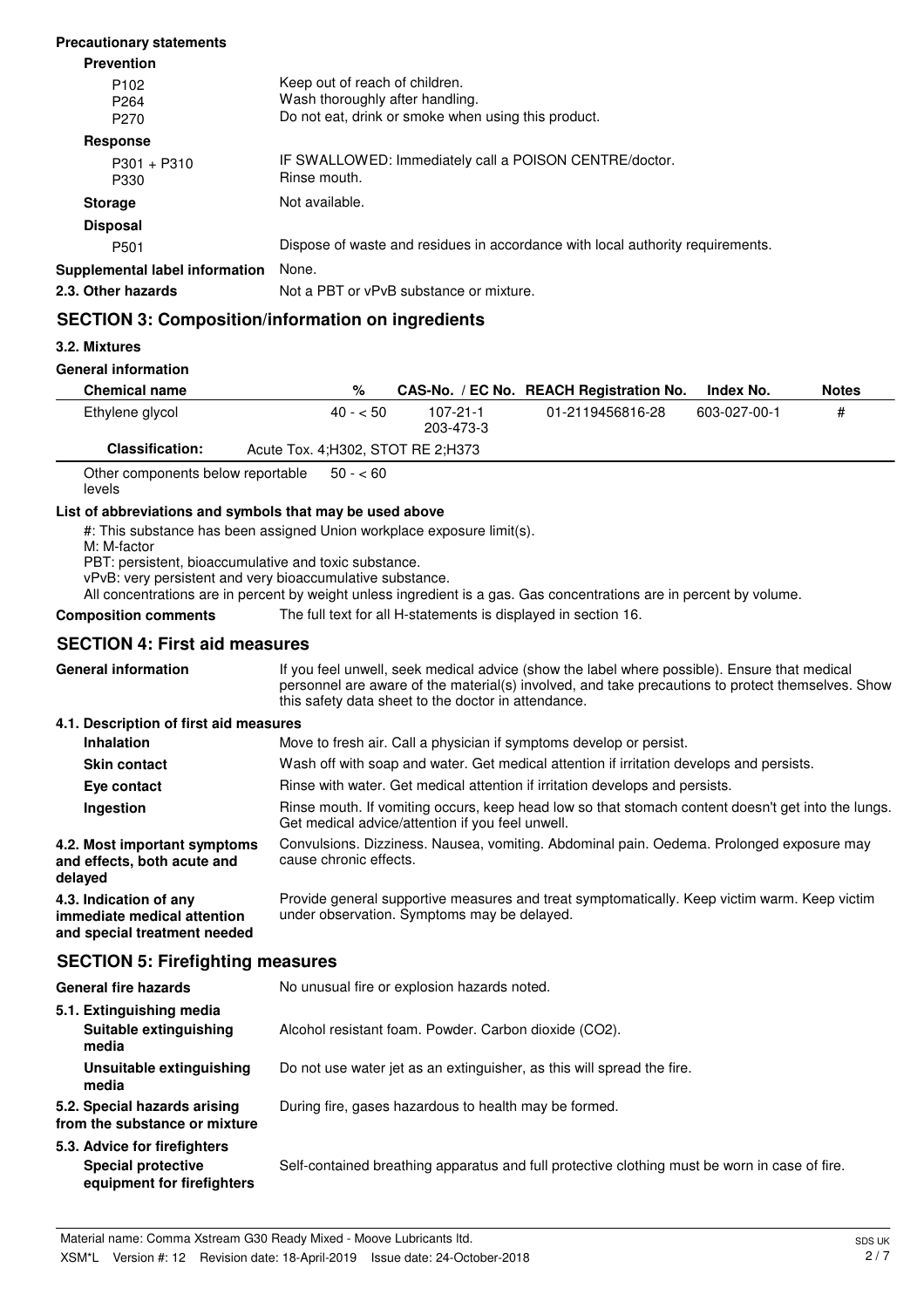| Special fire fighting<br>procedures | Move containers from fire area if you can do so without risk.                              |
|-------------------------------------|--------------------------------------------------------------------------------------------|
| Specific methods                    | Use standard firefighting procedures and consider the hazards of other involved materials. |

## **SECTION 6: Accidental release measures**

#### **6.1. Personal precautions, protective equipment and emergency procedures**

| For non-emergency<br>personnel                               | Keep unnecessary personnel away. Keep people away from and upwind of spill/leak. Wear<br>appropriate protective equipment and clothing during clean-up. Do not breathe mist or vapour.<br>Ensure adequate ventilation. Local authorities should be advised if significant spillages cannot be<br>contained. For personal protection, see section 8 of the SDS. |
|--------------------------------------------------------------|----------------------------------------------------------------------------------------------------------------------------------------------------------------------------------------------------------------------------------------------------------------------------------------------------------------------------------------------------------------|
| For emergency responders                                     | Keep unnecessary personnel away.                                                                                                                                                                                                                                                                                                                               |
| 6.2. Environmental precautions                               | Avoid discharge into drains, water courses or onto the ground.                                                                                                                                                                                                                                                                                                 |
| 6.3. Methods and material for<br>containment and cleaning up | Use water spray to reduce vapours or divert vapour cloud drift.                                                                                                                                                                                                                                                                                                |
|                                                              | Large Spills: Stop the flow of material, if this is without risk. Dike the spilled material, where this is<br>possible. Absorb in vermiculite, dry sand or earth and place into containers. Following product<br>recovery, flush area with water.                                                                                                              |
|                                                              | Small Spills: Wipe up with absorbent material (e.g. cloth, fleece). Clean surface thoroughly to<br>remove residual contamination.                                                                                                                                                                                                                              |
|                                                              | Never return spills to original containers for re-use. For waste disposal, see section 13 of the SDS.                                                                                                                                                                                                                                                          |
| 6.4. Reference to other<br>sections                          | For personal protection, see section 8 of the SDS. For waste disposal, see section 13 of the SDS.                                                                                                                                                                                                                                                              |
| <b>SECTION 7: Handling and storage</b>                       |                                                                                                                                                                                                                                                                                                                                                                |
|                                                              |                                                                                                                                                                                                                                                                                                                                                                |

| 7.1. Precautions for safe<br>handling                                   | Do not breathe mist or vapour. Do not taste or swallow. Avoid prolonged exposure. When using,<br>do not eat, drink or smoke. Provide adequate ventilation. Wear appropriate personal protective<br>equipment. Wash hands thoroughly after handling. Observe good industrial hygiene practices. |
|-------------------------------------------------------------------------|------------------------------------------------------------------------------------------------------------------------------------------------------------------------------------------------------------------------------------------------------------------------------------------------|
| 7.2. Conditions for safe<br>storage, including any<br>incompatibilities | Store in original tightly closed container. Store away from incompatible materials (see Section 10<br>of the SDS).                                                                                                                                                                             |
| 7.3. Specific end use(s)                                                | Antifreeze or coolant                                                                                                                                                                                                                                                                          |

#### **SECTION 8: Exposure controls/personal protection**

### **8.1. Control parameters**

#### **Occupational exposure limits**

| <b>Type</b> | Value                      | Form                                      |
|-------------|----------------------------|-------------------------------------------|
| <b>STEL</b> | 104 mg/m $3$               | Vapour.                                   |
|             | 40 ppm                     | Vapour.                                   |
| <b>TWA</b>  | 52 mg/m $3$                | Vapour.                                   |
|             | $10 \text{ mg}/\text{m}$ 3 | Particulate.                              |
|             | 20 ppm                     | Vapour.                                   |
|             |                            | UK. EH40 Workplace Exposure Limits (WELs) |

### **EU. Indicative Exposure Limit Values in Directives 91/322/EEC, 2000/39/EC, 2006/15/EC, 2009/161/EU**

| <b>Components</b>                                    | Type                                                       | Value        |  |
|------------------------------------------------------|------------------------------------------------------------|--------------|--|
| Ethylene glycol (CAS<br>$107 - 21 - 1$               | <b>STEL</b>                                                | 104 mg/m $3$ |  |
|                                                      |                                                            | 40 ppm       |  |
|                                                      | <b>TWA</b>                                                 | 52 $mg/m3$   |  |
|                                                      |                                                            | 20 ppm       |  |
| <b>Biological limit values</b>                       | No biological exposure limits noted for the ingredient(s). |              |  |
| <b>Recommended monitoring</b><br>procedures          | Follow standard monitoring procedures.                     |              |  |
| Derived no effect levels<br>(DNELs)                  | Not available.                                             |              |  |
| <b>Predicted no effect</b><br>concentrations (PNECs) | Not available.                                             |              |  |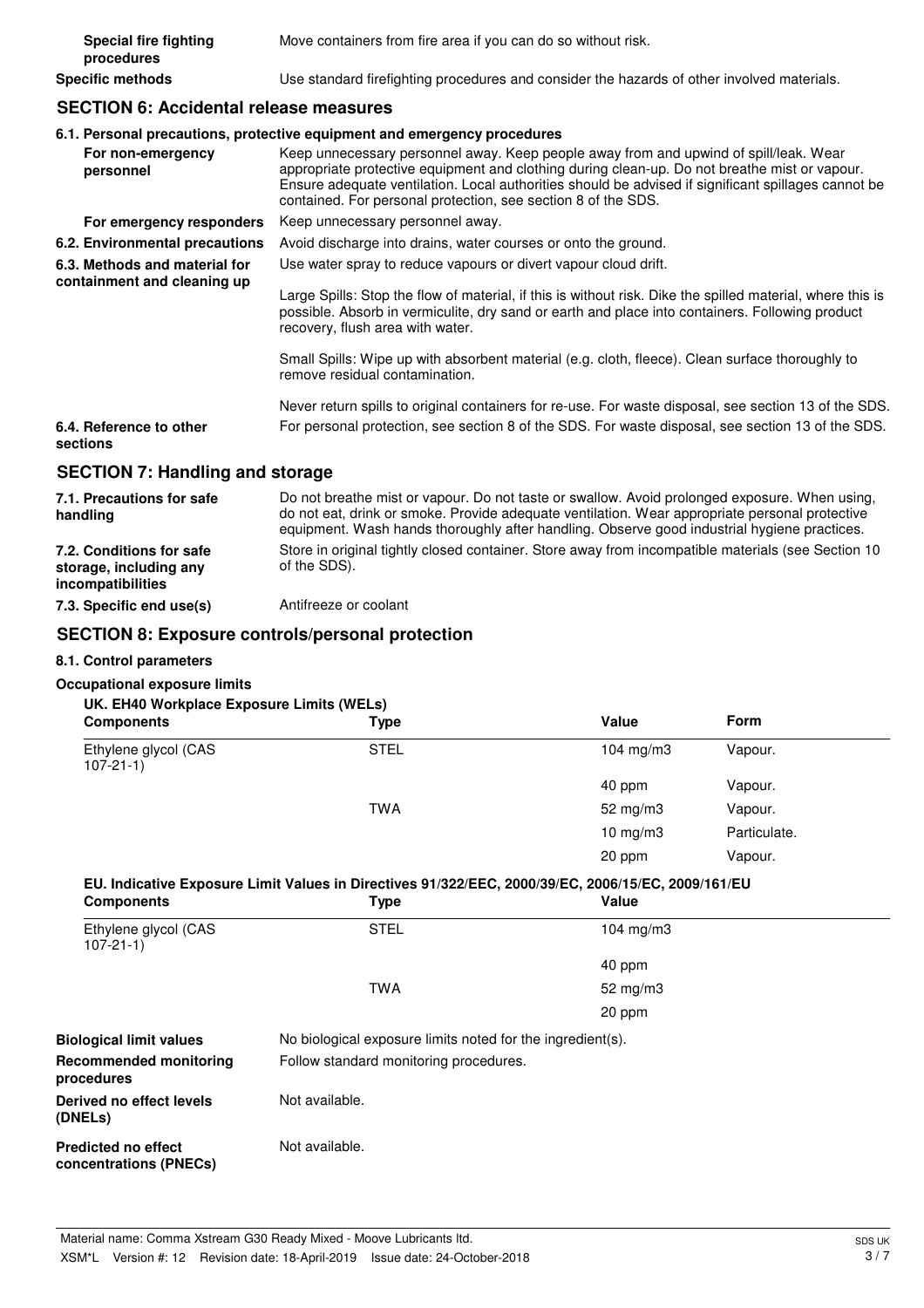#### **Exposure guidelines**

#### **UK EH40 WEL: Skin designation** Ethylene glycol (CAS 107-21-1) Can be absorbed through the skin. **8.2. Exposure controls** Good general ventilation (typically 10 air changes per hour) should be used. Ventilation rates should be matched to conditions. If applicable, use process enclosures, local exhaust ventilation, or other engineering controls to maintain airborne levels below recommended exposure limits. If exposure limits have not been established, maintain airborne levels to an acceptable level. **Appropriate engineering controls Individual protection measures, such as personal protective equipment** Personal protection equipment should be chosen according to the CEN standards and in discussion with the supplier of the personal protective equipment. **General information Eye/face protection** Chemical respirator with organic vapour cartridge and full facepiece. **Skin protection - Hand protection** Wear appropriate chemical resistant gloves. **- Other** Wear appropriate chemical resistant clothing. Use of an impervious apron is recommended. **Respiratory protection** Chemical respirator with organic vapour cartridge and full facepiece. **Thermal hazards** Wear appropriate thermal protective clothing, when necessary. Keep away from food and drink. Always observe good personal hygiene measures, such as washing after handling the material and before eating, drinking, and/or smoking. Routinely wash work clothing and protective equipment to remove contaminants. **Hygiene measures Environmental exposure** Environmental manager must be informed of all major releases. **controls**

## **SECTION 9: Physical and chemical properties**

## **9.1. Information on basic physical and chemical properties**

**Appearance**

| <b>Physical state</b>                             | Liquid.                                       |
|---------------------------------------------------|-----------------------------------------------|
| Form                                              | Liquid.                                       |
| Colour                                            | Violet.                                       |
| Odour                                             | Odourless.                                    |
| <b>Odour threshold</b>                            | Not available.                                |
| рH                                                | Not available.                                |
| Melting point/freezing point                      | Not available.                                |
| Initial boiling point and boiling<br>range        | Not available.                                |
| <b>Flash point</b>                                | $> 100.0 °C$ ( $> 212.0 °F$ )                 |
| <b>Evaporation rate</b>                           | Not available.                                |
| Flammability (solid, gas)                         | Not applicable.                               |
| Upper/lower flammability or explosive limits      |                                               |
| <b>Flammability limit - lower</b><br>(%)          | Not available.                                |
| <b>Flammability limit - upper</b><br>(%)          | Not available.                                |
| Vapour pressure                                   | 0.12 hPa estimated                            |
| <b>Vapour density</b>                             | Not available.                                |
| <b>Relative density</b>                           | 1.075                                         |
| <b>Relative density temperature</b>               | 20 °C (68 °F)                                 |
| Solubility(ies)                                   |                                               |
| Solubility (water)                                | Not available.                                |
| <b>Partition coefficient</b><br>(n-octanol/water) | Not available.                                |
| <b>Auto-ignition temperature</b>                  | Not available.                                |
| <b>Decomposition temperature</b>                  | Not available.                                |
| <b>Viscosity</b>                                  | Not available.                                |
| <b>Explosive properties</b>                       | Not explosive.                                |
| <b>Oxidising properties</b>                       | Not oxidising.                                |
| 9.2. Other information                            | No relevant additional information available. |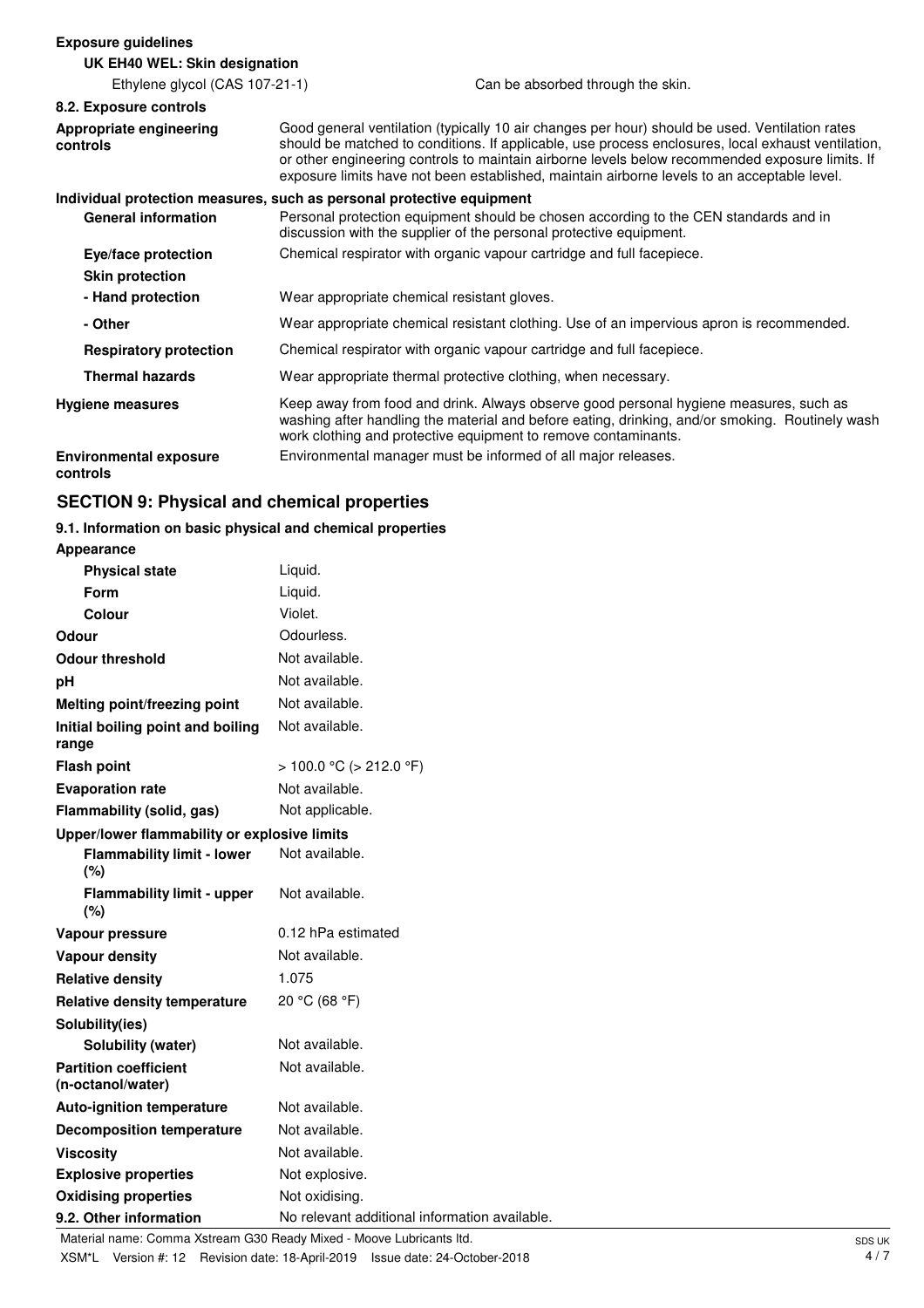## **SECTION 10: Stability and reactivity**

| 10.1. Reactivity<br>10.2. Chemical stability<br>10.3. Possibility of hazardous<br>reactions            | The product is stable and non-reactive under normal conditions of use, storage and transport.<br>Material is stable under normal conditions.<br>No dangerous reaction known under conditions of normal use. |
|--------------------------------------------------------------------------------------------------------|-------------------------------------------------------------------------------------------------------------------------------------------------------------------------------------------------------------|
| 10.4. Conditions to avoid<br>10.5. Incompatible materials<br>10.6. Hazardous<br>decomposition products | Contact with incompatible materials.<br>Strong oxidising agents.<br>No hazardous decomposition products are known.                                                                                          |

## **SECTION 11: Toxicological information**

| <b>General information</b>                 | Occupational exposure to the substance or mixture may cause adverse effects.     |  |
|--------------------------------------------|----------------------------------------------------------------------------------|--|
| Information on likely routes of exposure   |                                                                                  |  |
| <b>Inhalation</b>                          | May cause damage to organs through prolonged or repeated exposure by inhalation. |  |
| <b>Skin contact</b>                        | No adverse effects due to skin contact are expected.                             |  |
| Eye contact                                | Direct contact with eyes may cause temporary irritation.                         |  |
| <b>Ingestion</b>                           | Harmful if swallowed.                                                            |  |
| <b>Symptoms</b>                            | Convulsions. Dizziness. Nausea, vomiting. Abdominal pain. Oedema.                |  |
| 11.1. Information on toxicological effects |                                                                                  |  |

| <b>Acute toxicity</b> | Harmful if swallowed. |
|-----------------------|-----------------------|

| <b>Components</b>              | <b>Species</b> | <b>Test Results</b> |
|--------------------------------|----------------|---------------------|
| Ethylene glycol (CAS 107-21-1) |                |                     |
| <b>Acute</b>                   |                |                     |
| <b>Dermal</b>                  |                |                     |
| LD50                           | Rabbit         | 9530 mg/kg          |
| Oral                           |                |                     |
| LD50                           | Rat            | 5.89 g/kg           |

\* Estimates for product may be based on additional component data not shown.

| <b>Skin corrosion/irritation</b>                      | Due to partial or complete lack of data the classification is not possible. |
|-------------------------------------------------------|-----------------------------------------------------------------------------|
| Serious eye damage/eye<br><i>irritation</i>           | Due to partial or complete lack of data the classification is not possible. |
| <b>Respiratory sensitisation</b>                      | Due to partial or complete lack of data the classification is not possible. |
| <b>Skin sensitisation</b>                             | Due to partial or complete lack of data the classification is not possible. |
| Germ cell mutagenicity                                | Due to partial or complete lack of data the classification is not possible. |
| Carcinogenicity                                       | Due to partial or complete lack of data the classification is not possible. |
| <b>Reproductive toxicity</b>                          | Due to partial or complete lack of data the classification is not possible. |
| Specific target organ toxicity -<br>single exposure   | Due to partial or complete lack of data the classification is not possible. |
| Specific target organ toxicity -<br>repeated exposure | May cause damage to organs (kidney) through prolonged or repeated exposure. |
| <b>Aspiration hazard</b>                              | Due to partial or complete lack of data the classification is not possible. |
| Mixture versus substance<br>information               | No information available.                                                   |
| <b>Other information</b>                              | Not available.                                                              |
| <b>SECTION 12: Ecological information</b>             |                                                                             |

| 12.1. Toxicity                | Based on available data, the classification criteria are not met for hazardous to the aquatic<br>environment. |                                       |                                     |  |
|-------------------------------|---------------------------------------------------------------------------------------------------------------|---------------------------------------|-------------------------------------|--|
| <b>Product</b>                |                                                                                                               | <b>Test Results</b><br><b>Species</b> |                                     |  |
| Comma Xstream G30 Ready Mixed |                                                                                                               |                                       |                                     |  |
| <b>Aquatic</b>                |                                                                                                               |                                       |                                     |  |
| Fish                          | <b>LC50</b>                                                                                                   | Fish                                  | 73507.2422 mg/l, 96 hours estimated |  |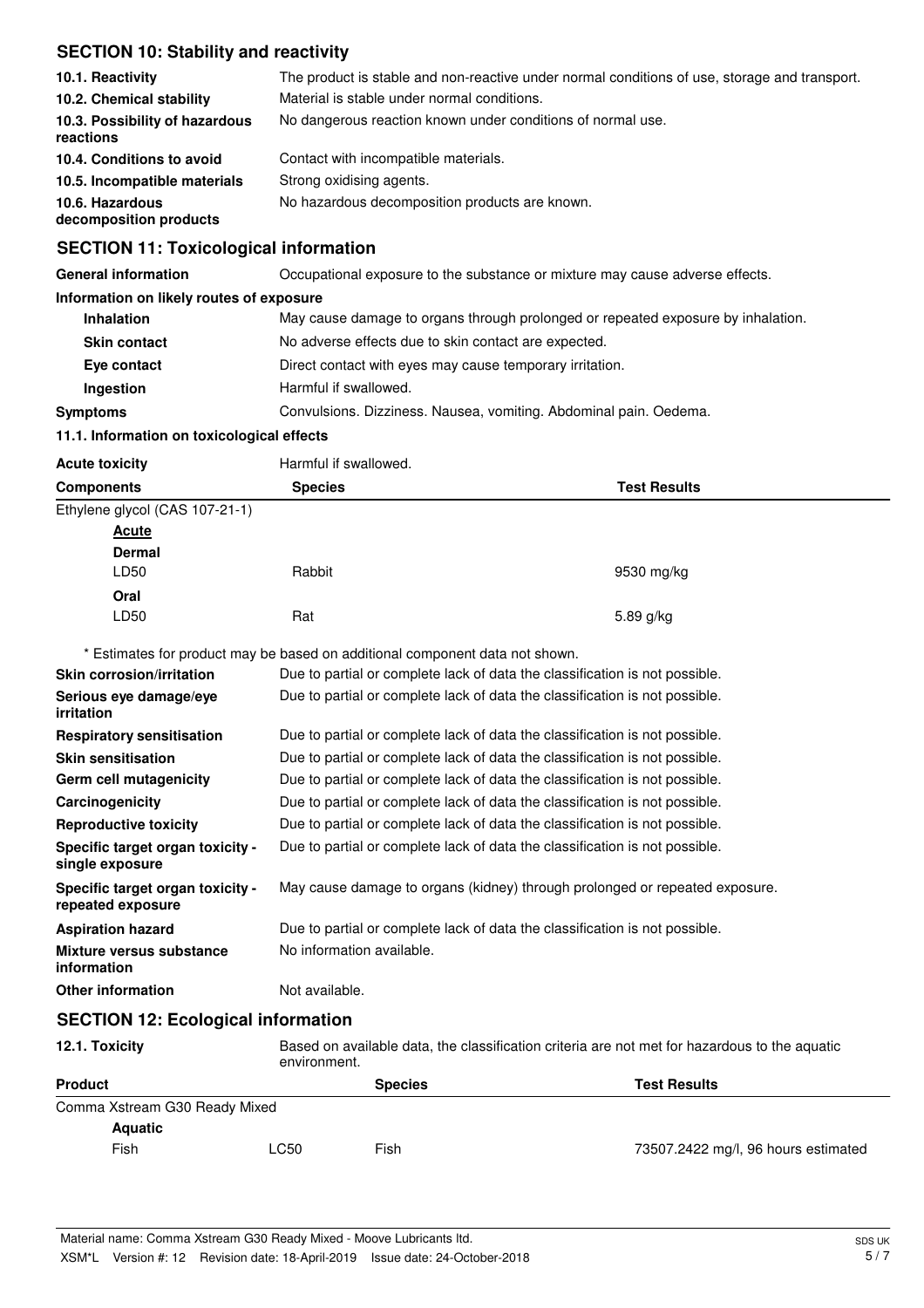| <b>Components</b>                                                            |                                                            | <b>Species</b>                                                                                                                                                                             | <b>Test Results</b> |
|------------------------------------------------------------------------------|------------------------------------------------------------|--------------------------------------------------------------------------------------------------------------------------------------------------------------------------------------------|---------------------|
| Ethylene glycol (CAS 107-21-1)                                               |                                                            |                                                                                                                                                                                            |                     |
| <b>Aquatic</b>                                                               |                                                            |                                                                                                                                                                                            |                     |
| Fish                                                                         | LC50                                                       | Fathead minnow (Pimephales promelas) 8050 mg/l, 96 hours                                                                                                                                   |                     |
|                                                                              |                                                            | * Estimates for product may be based on additional component data not shown.                                                                                                               |                     |
| 12.2. Persistence and<br>degradability                                       | No data is available on the degradability of this product. |                                                                                                                                                                                            |                     |
| 12.3. Bioaccumulative potential                                              |                                                            |                                                                                                                                                                                            |                     |
| <b>Partition coefficient</b><br>n-octanol/water (log Kow)<br>Ethylene glycol |                                                            | -1.36                                                                                                                                                                                      |                     |
| <b>Bioconcentration factor (BCF)</b>                                         | Not available.                                             |                                                                                                                                                                                            |                     |
| 12.4. Mobility in soil                                                       | No data available.                                         |                                                                                                                                                                                            |                     |
| 12.5. Results of PBT and vPvB<br>assessment                                  |                                                            | Not a PBT or vPvB substance or mixture.                                                                                                                                                    |                     |
| 12.6. Other adverse effects                                                  |                                                            | No other adverse environmental effects (e.g. ozone depletion, photochemical ozone creation<br>potential, endocrine disruption, global warming potential) are expected from this component. |                     |
| <b>SECTION 13: Disposal considerations</b>                                   |                                                            |                                                                                                                                                                                            |                     |

| 13.1. Waste treatment methods |                                                                                                                                                                                                                        |
|-------------------------------|------------------------------------------------------------------------------------------------------------------------------------------------------------------------------------------------------------------------|
| <b>Residual waste</b>         | Dispose of in accordance with local regulations. Empty containers or liners may retain some<br>product residues. This material and its container must be disposed of in a safe manner (see:<br>Disposal instructions). |
| <b>Contaminated packaging</b> | Since emptied containers may retain product residue, follow label warnings even after container is<br>emptied. Empty containers should be taken to an approved waste handling site for recycling or<br>disposal.       |
| EU waste code                 | The Waste code should be assigned in discussion between the user, the producer and the waste<br>disposal company.                                                                                                      |
| Disposal methods/information  | Collect and reclaim or dispose in sealed containers at licensed waste disposal site. Dispose of<br>contents/container in accordance with local/regional/national/international regulations.                            |
| <b>Special precautions</b>    | Dispose in accordance with all applicable regulations.                                                                                                                                                                 |

## **SECTION 14: Transport information**

**ADR**

14.1. - 14.6.: Not regulated as dangerous goods.

#### **RID**

14.1. - 14.6.: Not regulated as dangerous goods.

#### **ADN**

14.1. - 14.6.: Not regulated as dangerous goods.

#### **IATA**

14.1. - 14.6.: Not regulated as dangerous goods.

#### **IMDG**

14.1. - 14.6.: Not regulated as dangerous goods.

**14.7. Transport in bulk** Not established. **according to Annex II of MARPOL 73/78 and the IBC Code**

### **SECTION 15: Regulatory information**

**15.1. Safety, health and environmental regulations/legislation specific for the substance or mixture**

**EU regulations**

**Regulation (EC) No. 1005/2009 on substances that deplete the ozone layer, Annex I and II, as amended** Not listed.

**Regulation (EC) No. 850/2004 On persistent organic pollutants, Annex I as amended** Not listed.

**Regulation (EU) No. 649/2012 concerning the export and import of dangerous chemicals, Annex I, Part 1 as amended** Not listed.

**Regulation (EU) No. 649/2012 concerning the export and import of dangerous chemicals, Annex I, Part 2 as amended** Not listed.